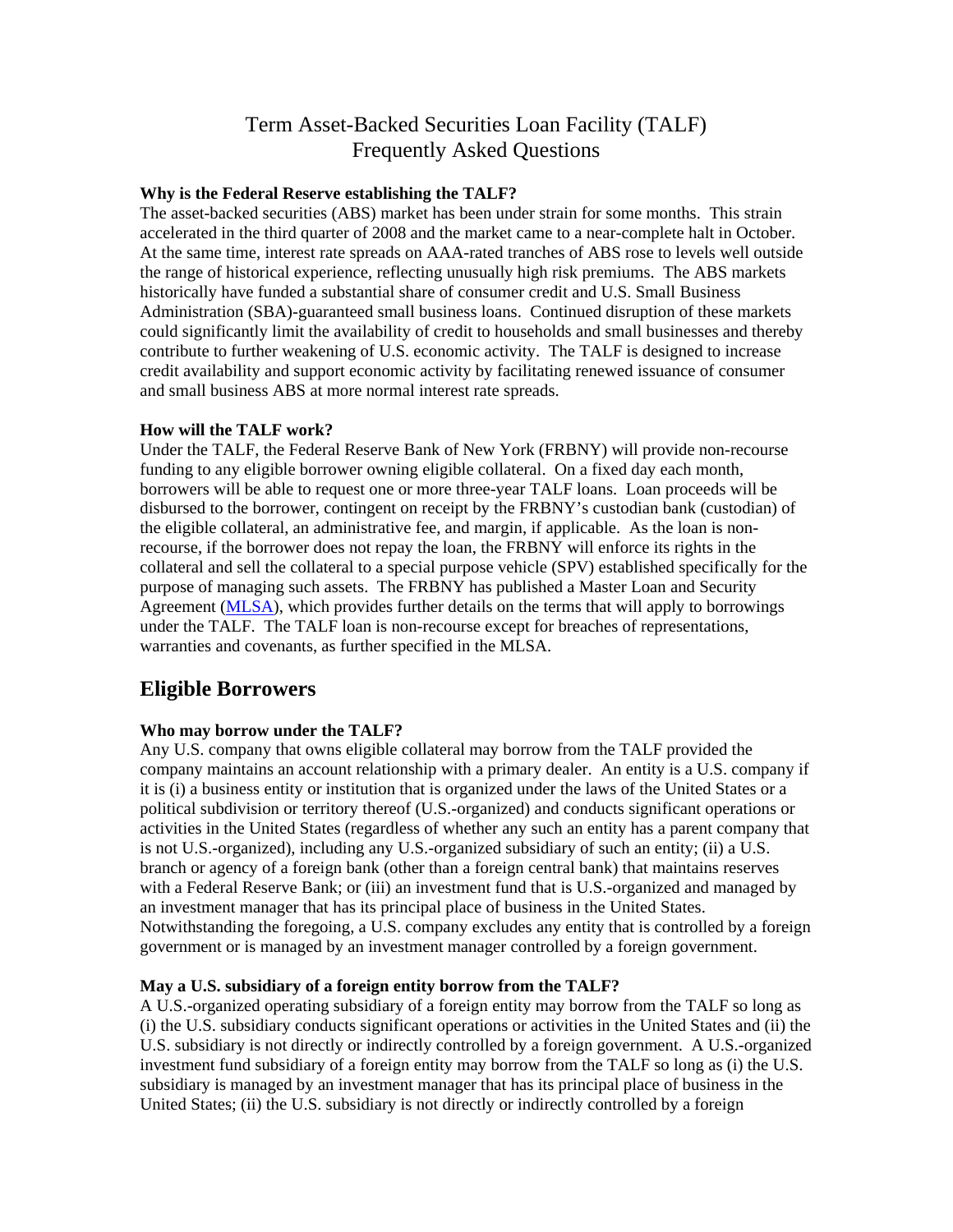government; and (iii) the investment manager of the U.S. subsidiary is not directly or indirectly controlled by a foreign government.

#### **What is an "investment fund" for purposes of the TALF eligible borrower definition?**

An investment fund is any type of pooled investment vehicle, including a hedge fund, a private equity fund, and a mutual fund, or a vehicle that primarily or exclusively invests in eligible collateral and borrows from the TALF.

#### **What types of investment funds are eligible borrowers?**

Investment funds that are organized in the United States and managed by an investment manager that has its principal place of business located in the United States are eligible borrowers for purposes of the TALF. However, any investment fund that is controlled by a foreign government or is managed by an investment manager controlled by a foreign government is not an eligible borrower for purposes of the TALF.

## Example

InvestcoBermuda is a "master" investment fund organized in Bermuda that makes joint investments on behalf of InvestcoUS, a U.S.-organized investment fund, and InvestcoCayman, a Cayman Islands-organized investment fund. InvestcoBermuda, InvestcoUS, and InvestcoCayman are all managed by an investment manager with its principal place of business in the United States. Only InvestcoUS is an eligible borrower because it is the only investment fund that is U.S.-organized. If, however, InvestcoBermuda establishes Newco, a subsidiary investment fund, in the United States and hires its U.S.-based investment manager to manage Newco, Newco would be an eligible borrower for purposes of the TALF.

#### **To be considered an eligible borrower, does an investment fund need to primarily or exclusively invest in TALF eligible ABS or can it be a multi-strategy fund?**

An eligible investment fund includes funds that only invest in TALF eligible ABS and only borrow from the TALF, as well as funds that invest in a mix of TALF eligible ABS and other assets.

#### **What is the definition of "controlled" for purposes of the eligible borrower definition?**

For purposes of the eligible borrower definition, a foreign government controls a company if, among other things, the foreign government owns, controls, or holds with power to vote 25 percent or more of a class of voting securities of the company.

### **Can a newly formed investment fund borrow from the TALF?**

Yes, so long as it satisfies all the eligible borrower requirements set forth above.

# **Eligible Collateral**

#### **What types of ABS are eligible collateral under the TALF?**

Eligible collateral (eligible ABS) will include U.S. dollar-denominated cash (that is, not synthetic) ABS that have a credit rating in the highest long-term or short-term investment-grade rating category from two or more major nationally recognized statistical rating organizations (NRSROs) and do not have a credit rating below the highest investment-grade rating category from a major NRSRO. Eligible small business ABS also will include U.S. dollar-denominated cash ABS that are, or for which all of the underlying credit exposures are, fully guaranteed as to principal and interest by the full faith and credit of the U.S. government.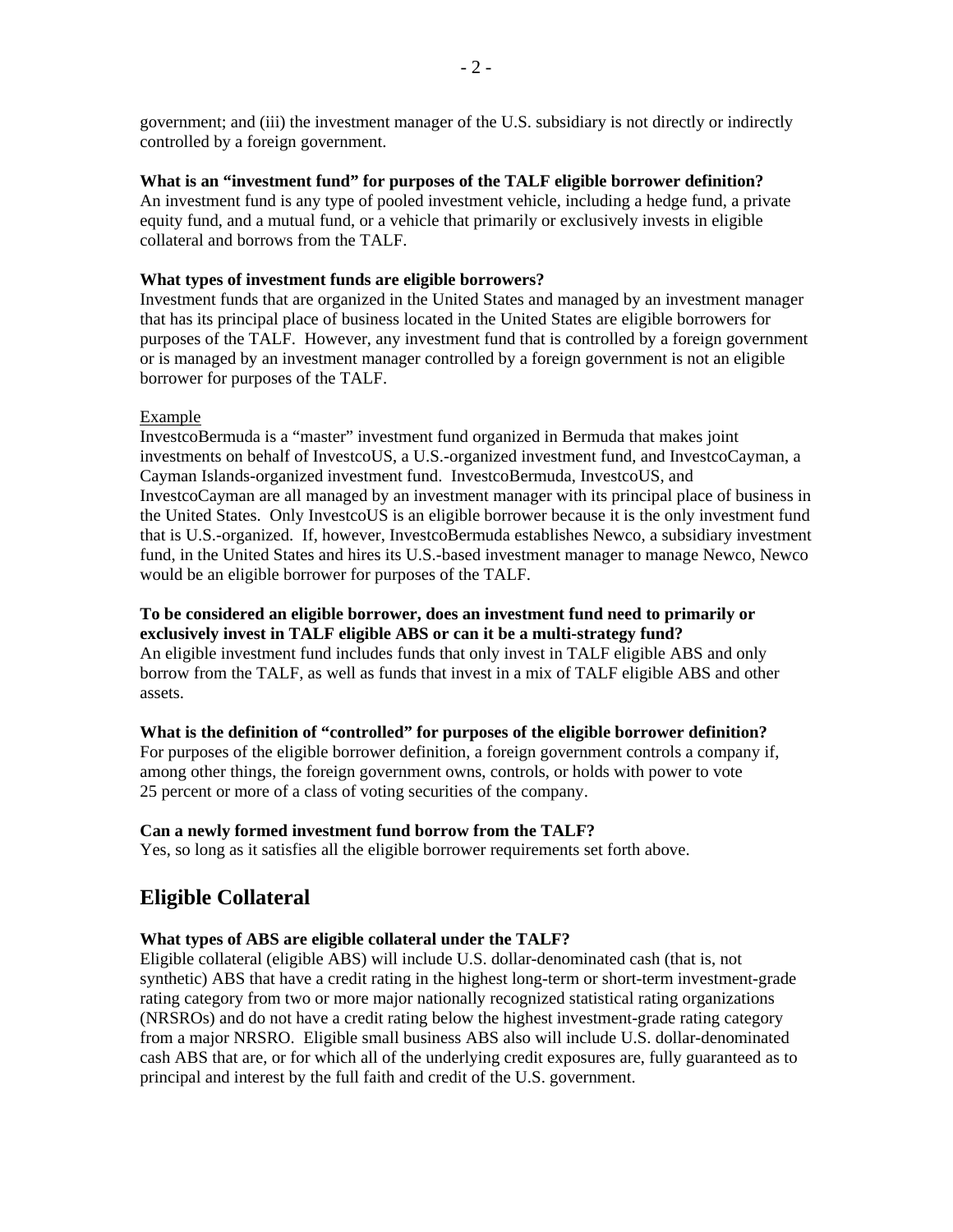All or substantially all of the credit exposures underlying eligible ABS must be exposures to U.S.-domiciled obligors. The underlying credit exposures of eligible ABS must be auto loans, student loans, credit card loans, or small business loans fully guaranteed as to principal and interest by the SBA. The set of permissible underlying credit exposures of eligible ABS may be expanded over time. The underlying credit exposures must not include exposures that are themselves cash or synthetic ABS. The average life for credit card or auto loan ABS cannot be greater than five years.

Eligible ABS must be cleared through the Depository Trust Company and, except for SBA Pool Certificates or Development Company Participation Certificates, must be issued on or after January 1, 2009. All or substantially all of the credit exposures underlying eligible auto loan ABS (except auto dealer floorplan ABS) must have been originated on or after October 1, 2007. All or substantially all of the credit exposures underlying eligible student loan ABS must have had a first disbursement date on or after May 1, 2007. SBA Pool Certificates and Development Company Participation Certificates must have been issued on or after January 1, 2008, regardless of the dates of the underlying loans or debentures. The SBA-guaranteed credit exposures underlying all other eligible small business ABS must have been originated on or after January 1, 2008. Eligible credit card and auto dealer floorplan ABS must be issued to refinance existing credit card and auto dealer floorplan ABS, respectively, maturing in 2009 and must be issued in amounts no greater than the amount of the maturing ABS.

## **Which rating agencies are considered major nationally recognized statistical rating organizations (NRSROs) for purposes of the TALF?**

The major NRSROs for purposes of determining TALF-eligible ABS are Fitch Ratings, Moody's Investors Service, and Standard & Poor's. The FRBNY will periodically review its use of NRSROs, for the purpose of determining TALF-eligible ABS.

## **What level of assurance will be required from the sponsor's accountants that the ABS is TALF eligible?**

An accounting firm retained by the sponsor must provide a certification indicating that the ABS is TALF eligible. The accounting firm must be a nationally recognized certified public accounting firm that is registered with the Public Company Accounting Oversight Board. The form of the certification is at http://www.ny.frb.org/markets/TALFAuditorAttestationForm.pdf .

## **What information must the issuer and sponsor include in the prospectus or other offering document of an ABS in order to represent that the ABS is eligible collateral for a TALF loan?**

In addition to information required by applicable laws, the issuer and sponsor must ensure that the information included in a prospectus or other offering document of an ABS they represent as eligible collateral under the TALF includes a signed certification indicating, among other items, that (a) the ABS is TALF eligible, (b) an accounting firm retained by the sponsor has provided an accountant's report, in a form acceptable to the FRBNY, that the ABS is TALF eligible, and (c) the sponsor (or, if the sponsor is a special purpose vehicle, the sponsor's direct or indirect ultimate parent) has executed and delivered an undertaking to the FRBNY indemnifying it from any losses it may suffer if such certifications are untrue. Such Indemnity Undertaking shall be delivered to the FRBNY no later than four days prior to the TALF loan settlement date. The certification form is at: [http://www.ny.frb.org/markets/Form\\_Certification\\_TALF\\_Eligibility.pdf](http://www.ny.frb.org/markets/Form_Certification_TALF_Eligibility.pdf)

## **What entity is the "issuer" that must sign the Issuer Certification?**

The "issuer" for purposes of the Issuer Certification, in both public and private offerings of TALF eligible ABS, will be the legal entity that issues the ABS.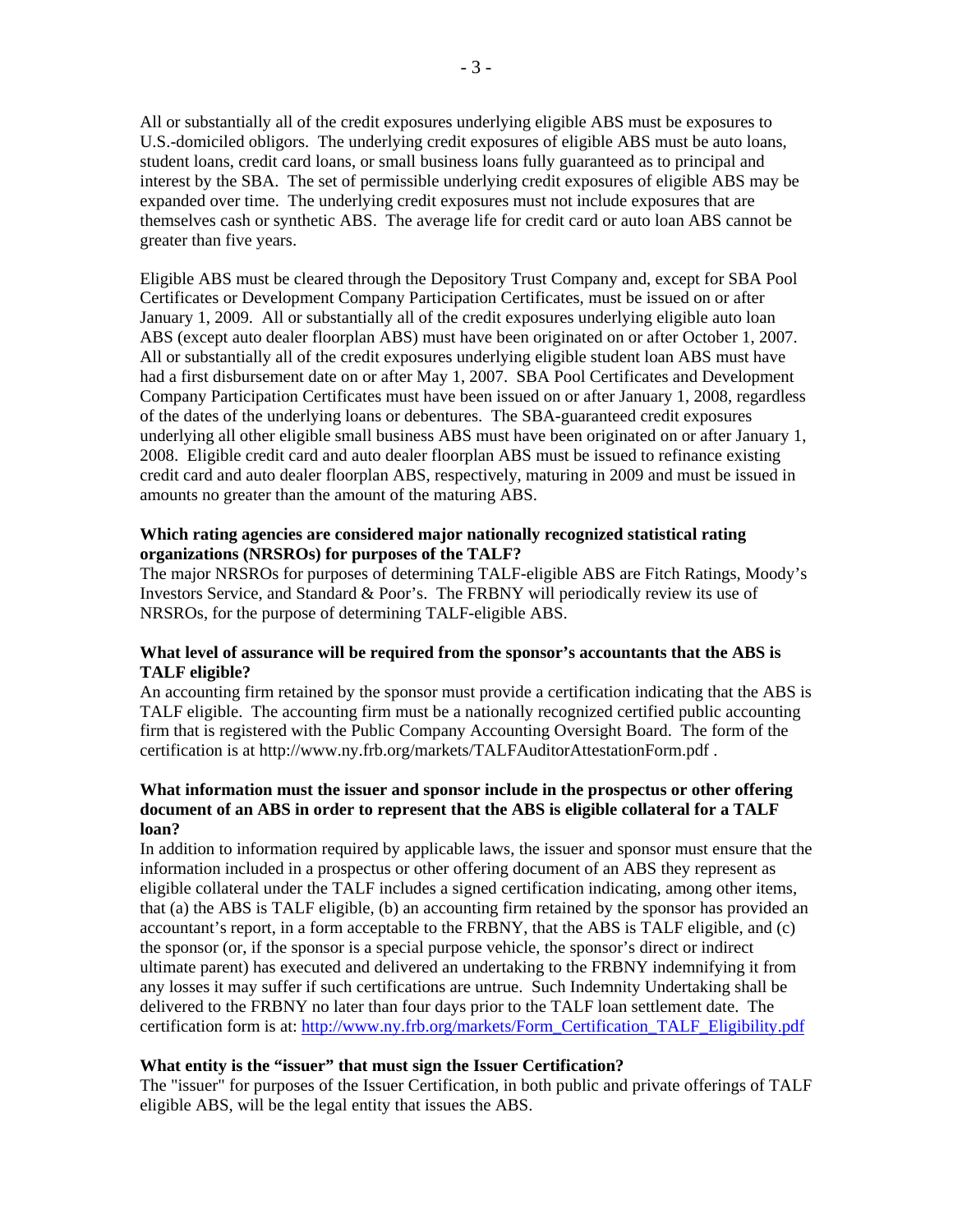## **What types of receivables are TALF eligible?**

Auto-related receivables will include retail loans and leases relating to cars, light trucks, motorcycles and recreational vehicles (RVs), and will also include auto dealer floorplan loans. Commercial, government and rental fleet leases of cars, trucks and light trucks will not be eligible.

For TALF purposes, eligible credit card receivables include both consumer and corporate credit card receivables. Student loan receivables include federally guaranteed student loans (including consolidation loans) and private student loans. SBA loans include loans, debentures, or pools originated under the SBA's 7(a) and 504 programs, provided they are fully guaranteed as to principal and interest by the full faith and credit of the U.S. government and meet all other TALF eligibility requirements.

## **What does "all or substantially all" mean in the context of determining whether the credit exposures underlying an ABS meet the U.S.-domiciled obligors criteria?**

"All or substantially all" in this context means 95 percent or more of the dollar amount of the credit exposures underlying the ABS.

## **What does "all or substantially all" mean in the context of determining whether the credit exposures underlying an ABS meet the date of origination criteria?**

 "All or substantially all" in this context means 85 percent or more of the dollar amount of the credit exposures underlying the ABS.

# **Is there a minimum or maximum maturity limit for ABS that can collateralize TALF loans?**  There is no minimum limit. If an ABS's maturity is shorter than the three-year maturity of the

TALF loan, the TALF loan will mature upon maturity of the ABS collateral for that loan. The average life for credit card or auto loan ABS cannot be greater than five years.

## **What happens if an ABS that was eligible for TALF financing is downgraded by an NRSRO?**

Nothing happens to existing TALF loans secured by that ABS. However, the ABS may not be used as collateral for any new TALF loans until it regains its status as eligible collateral.

## **Why are there no loan origination date restrictions for credit card and dealer floorplan ABS?**

Unlike auto, SBA and student loan ABS, which are backed by a fixed pool of loans, credit card and dealer floorplan ABS are backed by dynamic pools of receivables that constantly change as customers and vehicle dealerships draw on and repay their credit lines. The pools include both seasoned and recently originated receivables. Due to the quick turnover and revolving nature of the underlying pools, the refinancing of existing credit card and dealer floorplan ABS largely fund newly originated receivables, consistent with the policy goal of the TALF.

## **Are ABS that are rated in the highest investment grade rating category but are on review or watch for downgrade TALF eligible?**

No, eligible ABS cannot be on review or watch for downgrade.

## **Are privately placed ABS eligible collateral for a TALF loan, provided they meet all of the eligibility requirements?**

Yes.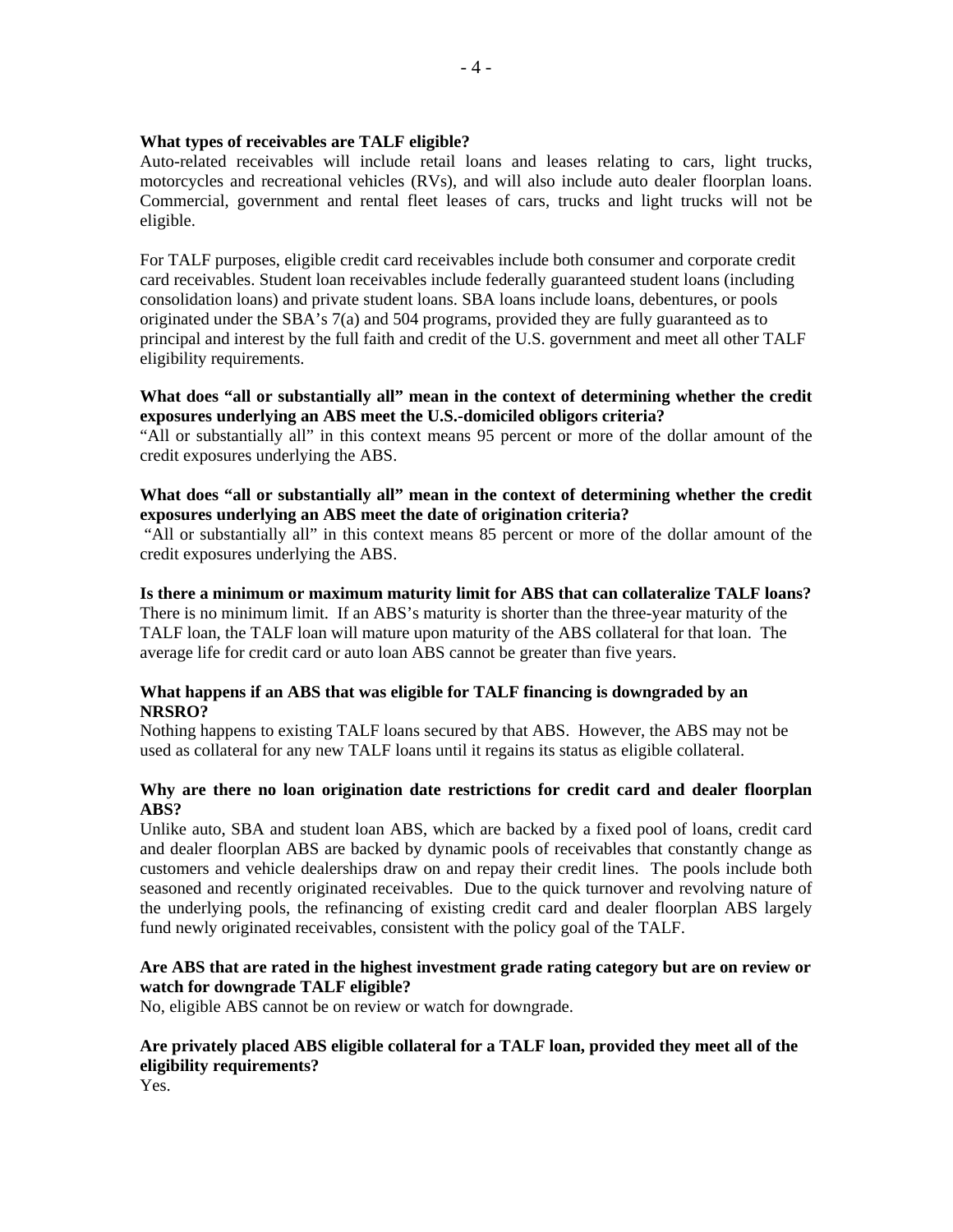## **Are AAA credit ratings achieved using a third-party guarantee applicable for TALF eligibility?**

No, an eligible ABS must obtain the necessary highest investment grade ratings without the benefit of a third-party guarantee.

## **Does the requirement that eligible auto dealer floorplan and credit card ABS be issued to refinance existing ABS maturing in 2009 apply at the individual master trust level or at the issuer level?**

The refinancing limitation applies at the issuer level rather than the individual trust level. For example, if an issuer has four master trusts with a total of \$20 billion in ABS maturing in 2009, the maximum amount of TALF-eligible ABS the issuer could issue in 2009 is \$20 billion; it may issue that \$20 billion in ABS from one trust or from multiple trusts.

## **How are variable funding notes treated in the calculation of the amount of an issuer's credit card or auto dealer floorplan ABS maturing in 2009?**

For TALF purposes, a VFN's maturity date is its commitment termination date and its amount is its maximum contractual principal balance.

## **For ABS with controlled amortization periods, what amount counts toward an issuer's limit?**

For ABS in controlled amortization periods, only the amount that amortizes in 2009 counts toward the limit.

## **Do ABS in controlled accumulation periods with bullet maturities after 2009 count toward an issuer's limit?**

No. For TALF purposes, ABS maturities are defined as dates on which principal payments are due.

## **Must a credit card or auto dealer floorplan ABS issuer issue eligible ABS concurrent with the maturation of the ABS the eligible ABS is refinancing?**

No. Issuers may pre-fund their maturing ABS with eligible ABS up to three months in advance. Issuers also have the option to refinance ABS that matured in 2009 in bulk on any date up to December 31, 2009. Issuers may not, however, pre-fund ABS that mature in 2010 with eligible ABS.

## **How will the issuance limits on credit card ABS and auto dealer floorplan ABS be enforced?**

Issuers of credit card ABS and auto dealer floorplan ABS must state in their prospectuses that the aggregate amount of eligible ABS they have issued does not exceed the amount of their 2009 ABS maturities. Issuers may issue ABS in excess of their 2009 maturities; however, these excess amounts will not be eligible collateral for TALF loans.

## **For ABS backed by SBA loans, are explicit credit ratings required?**

U.S. dollar-denominated cash ABS backed by loans, debentures, or pools under the SBA's 7(a) and 504 programs will be eligible as long as all of the underlying credit exposures, or the ABS themselves, are fully guaranteed as to principal and interest by the full faith and credit of the U.S. government. These securities do not require an explicit credit rating.

## **Can a company that originates loans securitize them, acquire the AAA-rated tranche of the securitization, and finance it using the TALF?**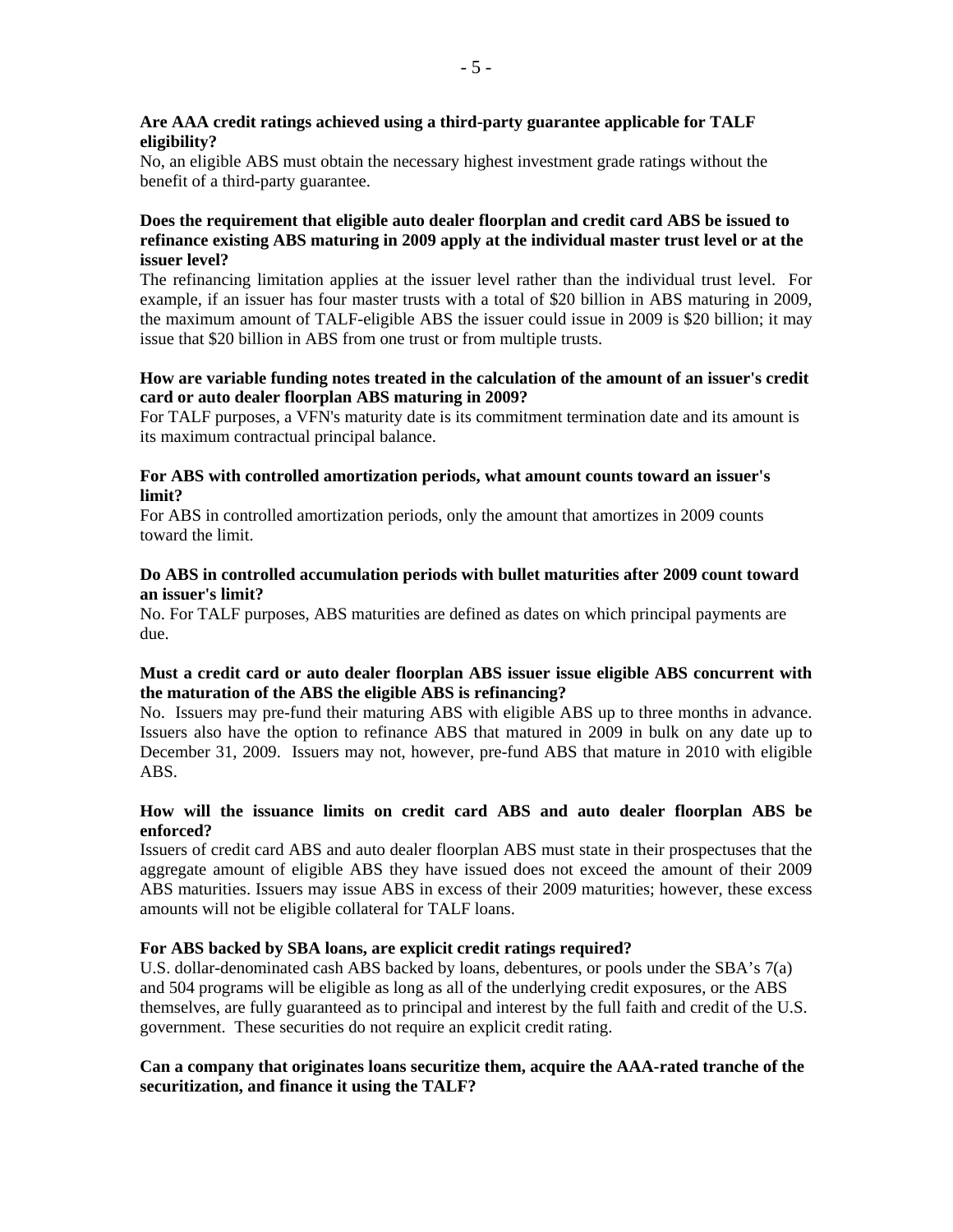No, eligible collateral for a particular borrower must not be backed by loans originated or securitized by the borrower or by an affiliate of the borrower.

**How is "affiliate of the borrower" defined for purposes of determining eligible collateral?**  An affiliate of a borrower means any company that controls, is controlled by, or is under common control with the borrower. For this purpose, a person or company controls a company if, among other things, it (1) owns, controls, or holds with power to vote 25 percent or more of a class of voting securities of the company; or (2) consolidates the company for financial reporting purposes.

## **May investors borrow against ABS they already own?**

Yes, an investor may borrow against any eligible ABS. Eligible ABS must be issued on or after January 1, 2009, but need not be issued on the same day the investor borrows from the TALF. SBA Pool Certificates and Development Company Participation Certificates must have been issued on or after January 1, 2008.

# **Operational Mechanics**

## **How does an entity participate in the TALF program?**

An eligible borrower must be a customer of a primary dealer and must have executed a customer agreement authorizing the primary dealer, among other things, to execute the master loan and security agreement (MLSA) as agent for the borrower and to perform all actions required on their behalf. The MLSA will provide further details on the requirements that will apply to the entities seeking to borrow from the FRBNY under the TALF.

## **What is the TALF process from subscription to settlement?**

Prior to each subscription date, each primary dealer will collect from prospective eligible borrowers the amount of each borrower's loan request(s), the interest rate format corresponding to the type of collateral pledged (that is, fixed or floating), the CUSIPs of the ABS the borrower expects to deliver and pledge to the FRBNY, and the prospectuses and/or offering documents of the ABS expected to be pledged. On the subscription date, each primary dealer will submit this information to the FRBNY's custodial agent for review and will also submit to the FRBNY the aggregate loans request amount for all its customers by rate type and asset class.

No fewer than two business days before the loan settlement date, the custodian will send a confirmation to the primary dealer listing each borrower's loan amount and the ABS expected to be delivered on the loan settlement date. The confirmation will also include the administrative fee and margin (the dollar amount of the haircut), if applicable, to be collected by the primary dealer and paid on the loan settlement date.

On the loan settlement date, the borrower or its agent will deliver against payment the ABS collateral, administrative fee and applicable margin to the FRBNY's settlement account at the custodian.

## **How will the process work if a new ABS issue closes on the same day as the TALF loan settlement date?**

The borrower of a TALF loan must identify the counterparty expected to deliver the new issue ABS to be pledged as collateral at the time of the loan subscription. When the borrower's primary dealer who submitted the loan request receives the confirmation of the loan and its details from the custodian two days prior to the loan settlement date, the primary dealer can extract the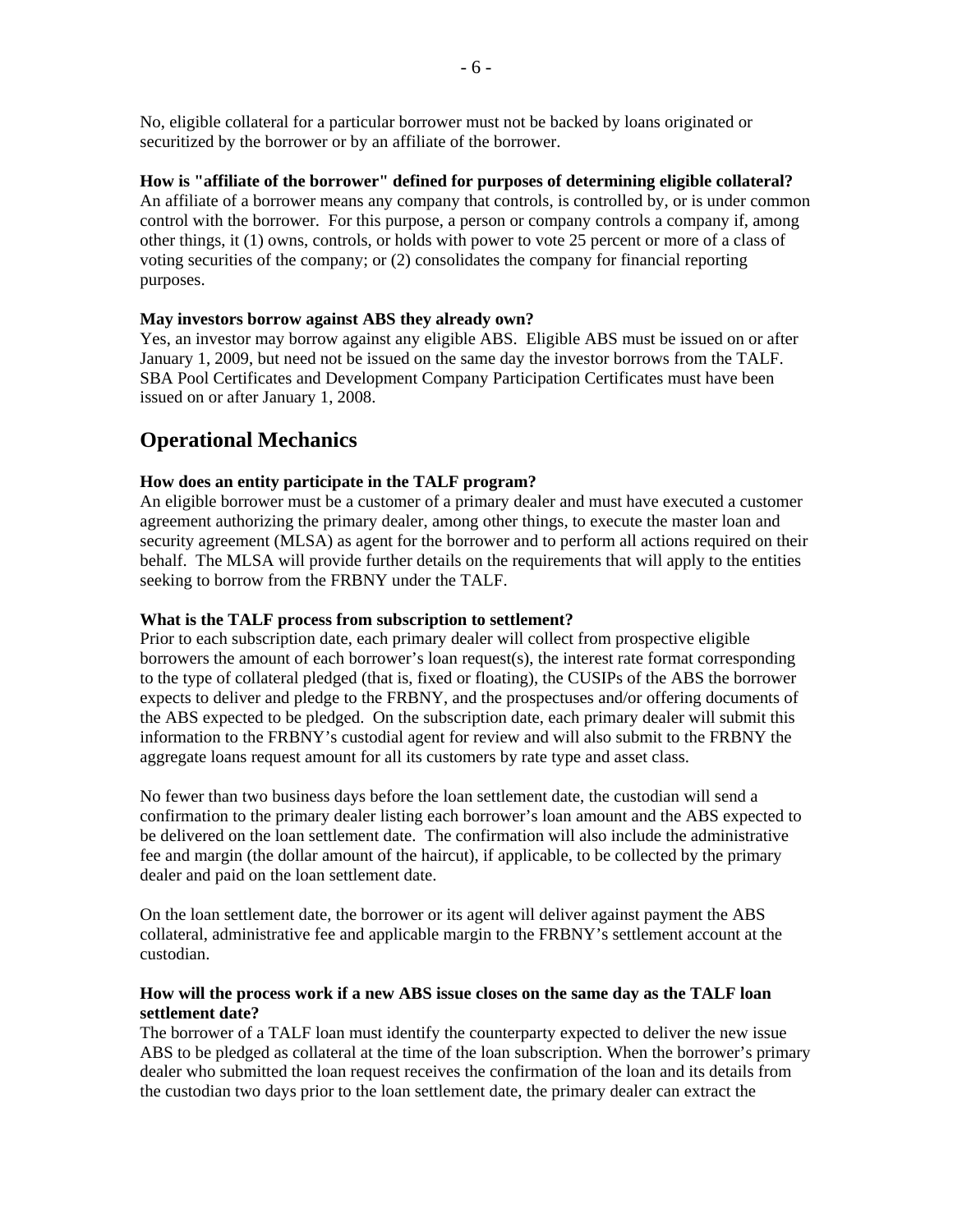pertinent information to generate and forward a trade confirmation to the borrower's delivering counterparty. The delivering counterparty can be the lead underwriter or co-manager of the new ABS security issue, other syndicate member, or the primary dealer agent of the borrower. The borrower must always remit the margin to their agent primary dealer who submitted the loan request. If the primary dealer is not the delivering counterparty, the primary dealer will forward the margin to FRBNY's cash custody account at the custodian in order for the issuer to receive the full purchase price of the security issue. The delivering counterparty will deliver the ABS collateral to FRBNY's custodian against payment. Upon settlement, the custodian will reflect the loan and collateral pledged on its books.

## **The MLSA requires the primary dealer to deliver, among other things, a sales confirmation in connection with collateral that is newly issued. What form of sales confirmation is acceptable?**

A Rule 10b-10 confirmation is satisfactory. Other written sales confirmations, including e-mail confirmations that contain the required pricing information and are customarily provided by many broker-dealers prior to mailing of a Rule 10b-10 confirmation, will also be acceptable.

## **Do issuers need to publish a final prospectus by the subscription date, or can borrowers subscribe for a loan based on the "red" prospectus, and deliver the final prospectus at a later date?**

On the subscription date, the primary dealer must provide the custodian with the CUSIP numbers and prospectuses/offering documents of all collateral expected to be pledged against the TALF loans. If the CUSIP number corresponds to a new issuance, the prospectus/offering documents submitted on subscription date may be preliminary, but the final prospectus/offering documents (including the corresponding accountant's report) must be provided to the custodian no later than four days prior to the TALF loan settlement date.

## **Must an eligible borrower own the ABS it plans to pledge as collateral for a TALF loan at the time it subscribes for the loan?**

An eligible borrower need not own the ABS on the subscription date. However, in order for the primary dealer and custodian to perform their due diligence, the borrower must inform the primary dealer by the subscription date of the CUSIP of the ABS it intends to deliver as collateral on the loan settlement date. If the borrower is allocated less than expected of the new ABS issue, the borrower must inform FRBNY and its custodian, through its primary dealer, no less than four days prior to the loan settlement date so that an adjustment may be made to the margin and administrative fee prior to the loan settlement date.

## **Is there a penalty if an investor fails to provide a security on settlement date?**

No, although the FRBNY expects the ABS collateral identified by CUSIP in the confirmation sent to the primary dealer by the custodian to be delivered on the loan settlement date. Should any portion of expected ABS collateral not be received on settlement date, that portion of the loan will be cancelled and the administrative fee will not be refunded.

#### **When will the TALF become operational?**

The initial TALF subscription date will be Tuesday, March 17, 2009 and the loan settlement date will be Wednesday, March 25, 2009. Going forward monthly subscriptions will be scheduled on the first Tuesday of every month.

#### **What will be the length of time between the announcement of terms and subscription date?**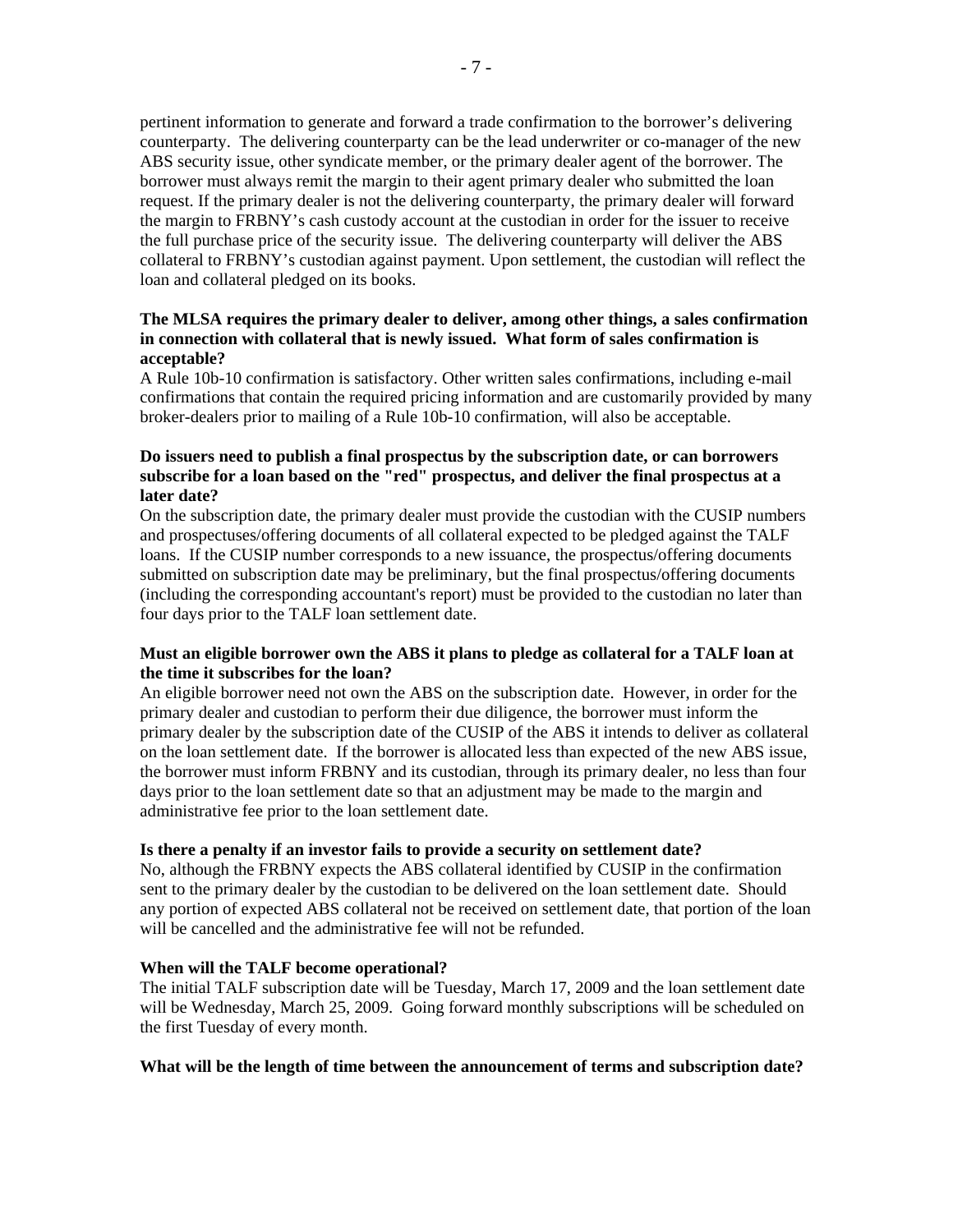Based on experience with the initial subscription, the Federal Reserve will review the term announcement and loan settlement timeframes and announce a more detailed future TALF schedule.

#### **Over what time period will the TALF operate?**

The facility will cease making loans on December 31, 2009, unless the Board of Governors extends the facility.

#### **Will there be a limit on how many loans a borrower may request?**

No, an eligible borrower may request an unlimited number of loans at each monthly subscription.

#### **May borrowers request loans through multiple primary dealers?**

Yes. If a borrower requests loans through multiple primary dealers, it must deliver the collateral for each loan through the respective primary dealer, unless the collateral is a new issuance delivered by the underwriter/other syndicate desk.

### **What is the minimum TALF loan amount?**

A borrower must request a minimum of \$10 million for each loan.

## **Is there a maximum TALF loan amount?**

No.

### **What is the maturity of a TALF loan?**

TALF loans have a three-year maturity.

## **If the ABS matures in four years and the TALF loan matures in three years, is the borrower responsible for selling the collateral and repaying the loan at the end of the third year?**

At the end of the three-year period the loan must be repaid. The borrower may (1) repay the loan, at which time the FRBNY will release the collateral, or (2) arrange for the sale of the collateral and instruct the FRBNY to deliver the ABS to the counterparty against payment. The settlement amount of the sales transaction must either be equal to, or greater than, the loan amount outstanding, or the borrower must make up any shortfall to repay the loan in full, including accrued interest, before the FRBNY will deliver the ABS. Any excess sale proceeds will be remitted back to the borrower. At maturity, a borrower may surrender the collateral to the FRBNY, in lieu of repaying the outstanding principal or interest on a TALF loan, by delivering a Collateral Surrender and Acceptance Notice with respect to such loan by the maturity date.

#### **May a borrower pledge more than one security as collateral for a single loan?**

Yes, a borrower may pledge any combination of eligible ABS as collateral for a single TALF loan. However, a fixed rate ABS must be pledged against a fixed rate loan and a floating rate ABS against a floating rate loan.

#### **May a borrower revise its original loan request?**

The borrower's original loan request, submitted via its primary dealer on the subscription date, may later be adjusted only if the borrower is allocated less than the expected amount of a new ABS issue. A borrower may not adjust its loan request to obtain a larger amount of TALF loans than originally requested.

#### **Will prepayment of the loan be permitted?**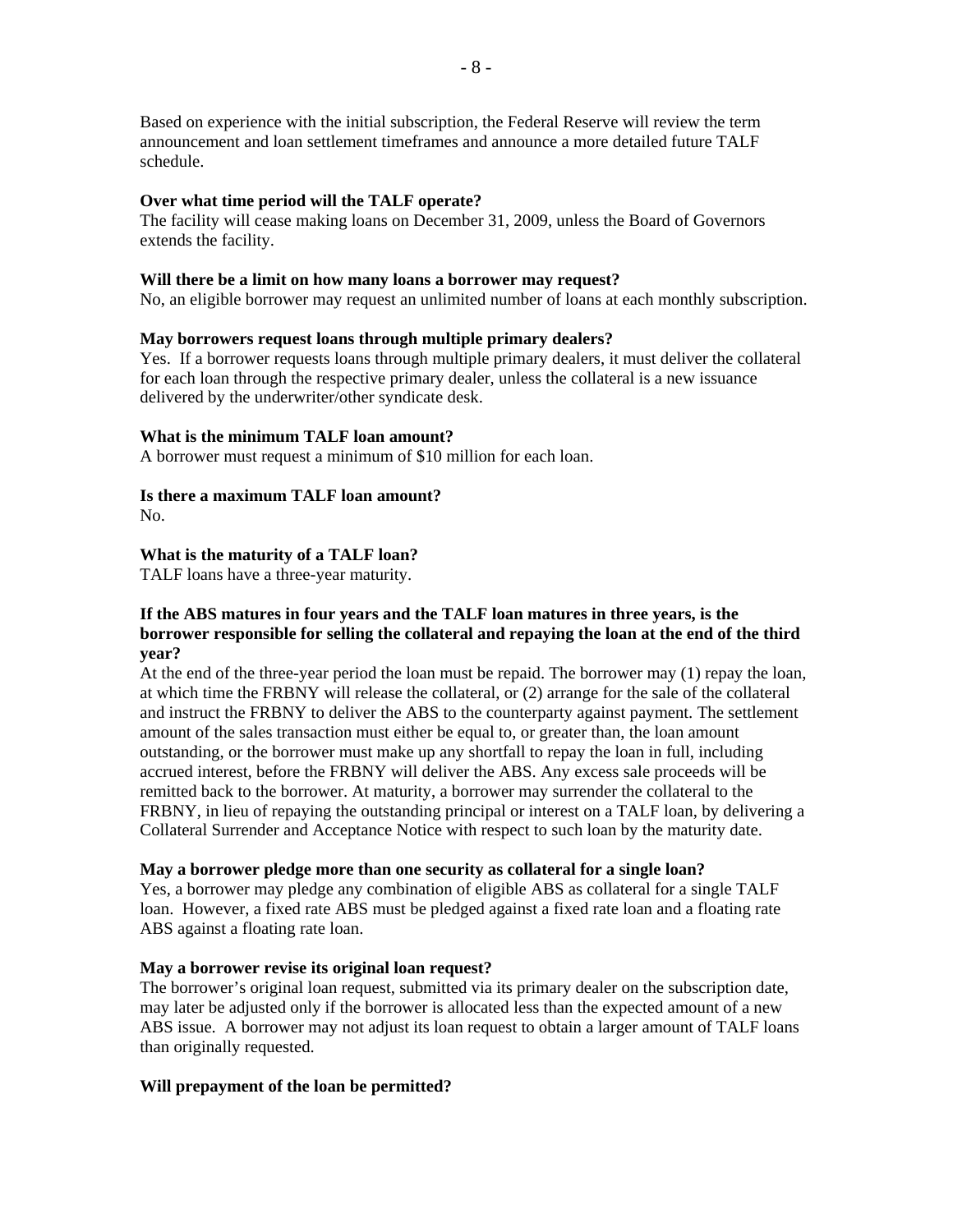Yes. A borrower may prepay a TALF loan in full or in part at any time. If a borrower makes a partial prepayment, collateral securing its loan will be released on a pro-rata basis, taking into consideration minimum ABS denominations.

## **Are there any penalties associated with prepayment of a TALF loan?**  No.

## **May a borrower substitute collateral during the term of its loan?**

No, a borrower may not substitute collateral, unless the collateral is discovered to fail any of the eligible collateral criteria in effect at the time when the loan was made. In this case the FRBNY will require the borrower to replace the collateral or repay the loan.

## **If the ABS collateral supporting a TALF loan is sold, can the TALF loan be transferred with that collateral?**

A borrower may assign all of its obligations with respect to a TALF loan to another eligible borrower with the prior consent of the FRBNY. The FRBNY will assess the eligibility of the assignee as a borrower at the time of the transfer and confirm that the assignee has executed all the requisite documentation for the facility.

No assignments will be consented to after the termination date for making new loans, which is December 31, 2009 unless extended by the Board.

## **How are principal payments on eligible collateral allocated between the borrower and repayment of principal on the TALF loan?**

Any remittance of principal on eligible collateral must be used immediately to reduce the principal amount of the TALF loan in proportion to the original loan-to-value ratio. For example, if the original loan-to-value ratio was 90 percent, 90 percent of any remittance of principal on the ABS must immediately be repaid to the FRBNY.

## **If a TALF-financed ABS incurs a principal loss, would the loss be allocated between the borrower's haircut and the TALF loan?**

No. The borrower is responsible for all interest and principal payments on a TALF loan. If the borrower does not make these payments, the FRBNY will enforce its rights to the collateral and the borrower will forfeit its haircut amount.

## **What happens if a borrower does not repay its loan?**

In lieu of repaying the outstanding principal or interest on a TALF loan, a borrower may surrender the collateral to the FRBNY by delivering a Collateral Surrender and Acceptance Notice with respect to the TALF loan. If a borrower fails to deliver the Collateral Surrender and Acceptance Notice by the maturity date, the FRBNY may exercise recourse rights against the borrower and require it to repay the TALF loan.

## **Is there a grace period associated with a borrower's obligation to pay interest on a TALF loan?**

Yes, a borrower has a grace period of 30 days during which to pay interest on a TALF loan if the net interest on the pledged ABS is not sufficient to cover the interest payment associated with the loan. After the grace period, if the loan remains delinquent, the FRBNY will enforce its rights to the TALF loan collateral.

## **When a borrower elects to surrender the collateral in satisfaction of a loan, can it do so by surrendering specific collateral or is the entire pool of collateral surrendered?**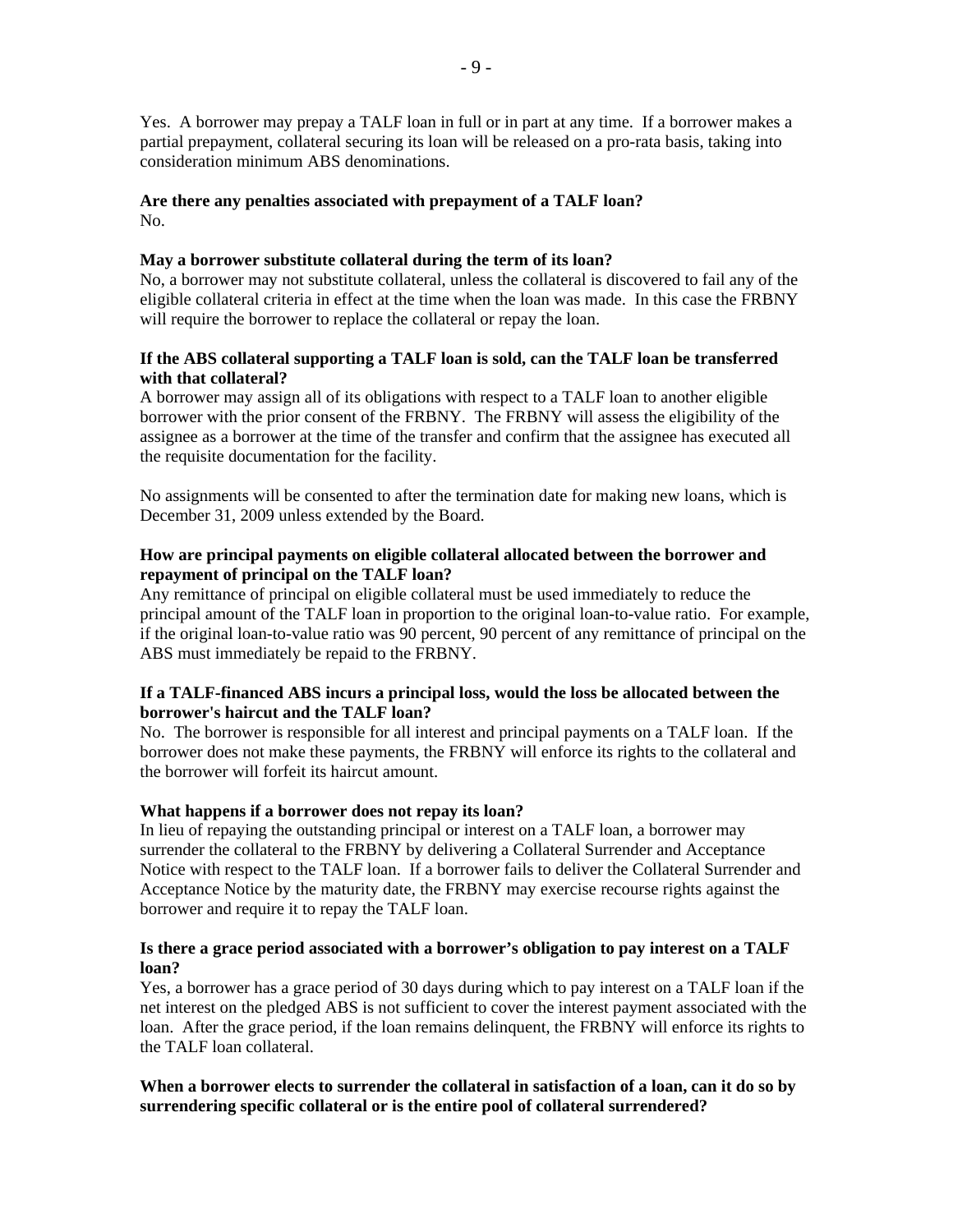All of the ABS that secure an individual loan must be surrendered. A borrower that desires to effect a collateral surrender must make a request through its primary dealer.

#### **Will there be a separate facility for each ABS asset class?**

No. Borrowers with eligible ABS of all asset types will receive loans from the same facility.

## **What fees are associated with the TALF?**

On each loan's settlement date, the borrower must pay to the FRBNY's settlement account an administrative fee equal to 5 basis points of the loan amount, which will cover the FRBNY's fees associated with the facility.

## **Haircuts and Rates**

#### **To what values will the haircuts be applied to determine the maximum loan amount?**

Under the TALF, the FRBNY will lend to each borrower an amount equal to the lesser of the par or market value of the pledged ABS minus a haircut. Alternatively, when the pledged ABS has a market value above par, the FRBNY will lend an amount equal to the market value -- subject to a cap of 110 percent of par value -- minus a haircut, and the borrower will periodically prepay a portion of the loan. The prepayments will be calculated to adjust for the expected reversion of market value toward par value as the ABS matures.[1](#page-9-0)

#### **What is the initial haircut schedule for each asset type?**

Initial collateral haircuts are as follows:

|                       |                      | ABS Average Life (years) |        |        |        |        |         |         |
|-----------------------|----------------------|--------------------------|--------|--------|--------|--------|---------|---------|
| Sector                | Subsector            | $0-1$                    | $>1-2$ | $>2-3$ | $>3-4$ | $>4-5$ | $>$ 5-6 | $>$ 6-7 |
| Auto                  | Prime retail lease   | 10%                      | 11%    | 12%    | 13%    | 14%    |         |         |
| Auto                  | Prime retail loan    | 6%                       | 7%     | 8%     | 9%     | 10%    |         |         |
| Auto                  | Subprime retail loan | 9%                       | 10%    | 11%    | 12%    | 13%    |         |         |
| Auto                  | Floorplan            | 12%                      | 13%    | 14%    | 15%    | 16%    |         |         |
| Auto                  | RV/motorcycle        | 7%                       | 8%     | 9%     | 10%    | 11%    |         |         |
| Credit Card           | Prime                | 5%                       | 5%     | 6%     | 7%     | 8%     |         |         |
| Credit Card           | Subprime             | 6%                       | 7%     | 8%     | 9%     | 10%    |         |         |
| Student Loan          | Private              | 8%                       | 9%     | 10%    | 11%    | 12%    | 13%     | 14%     |
| Student Loan          | Gov't guaranteed     | 5%                       | 5%     | 5%     | 5%     | 5%     | 6%      | 6%      |
| <b>Small Business</b> | SBA loans            | 5%                       | 5%     | 5%     | 5%     | 5%     | 6%      | 6%      |

<span id="page-9-0"></span> $1$ <sup>1</sup> The amount of prepayment in dollars is determined by the following formula:

 $\overline{a}$ 

**Par\*(1-h)\*(min(Price,1.10\*Par)/Par-1)/(b\*WAL)** 

*Par* is the par value of the bond.

*h* is the haircut from the above table corresponding to the expected life and asset class of the bond. *Price* is the price of the bond.

*WAL* is the weighted average life of the bond measured in years and calculated at the prepayment assumption used to compute expected life above. If the WAL is not available, half of the weighted average life to maturity (WALM) may be used as an approximation.

*b* is equal to 12, 4, or 2 for securities with a remittance frequency of monthly, quarterly, or semi-annually, respectively.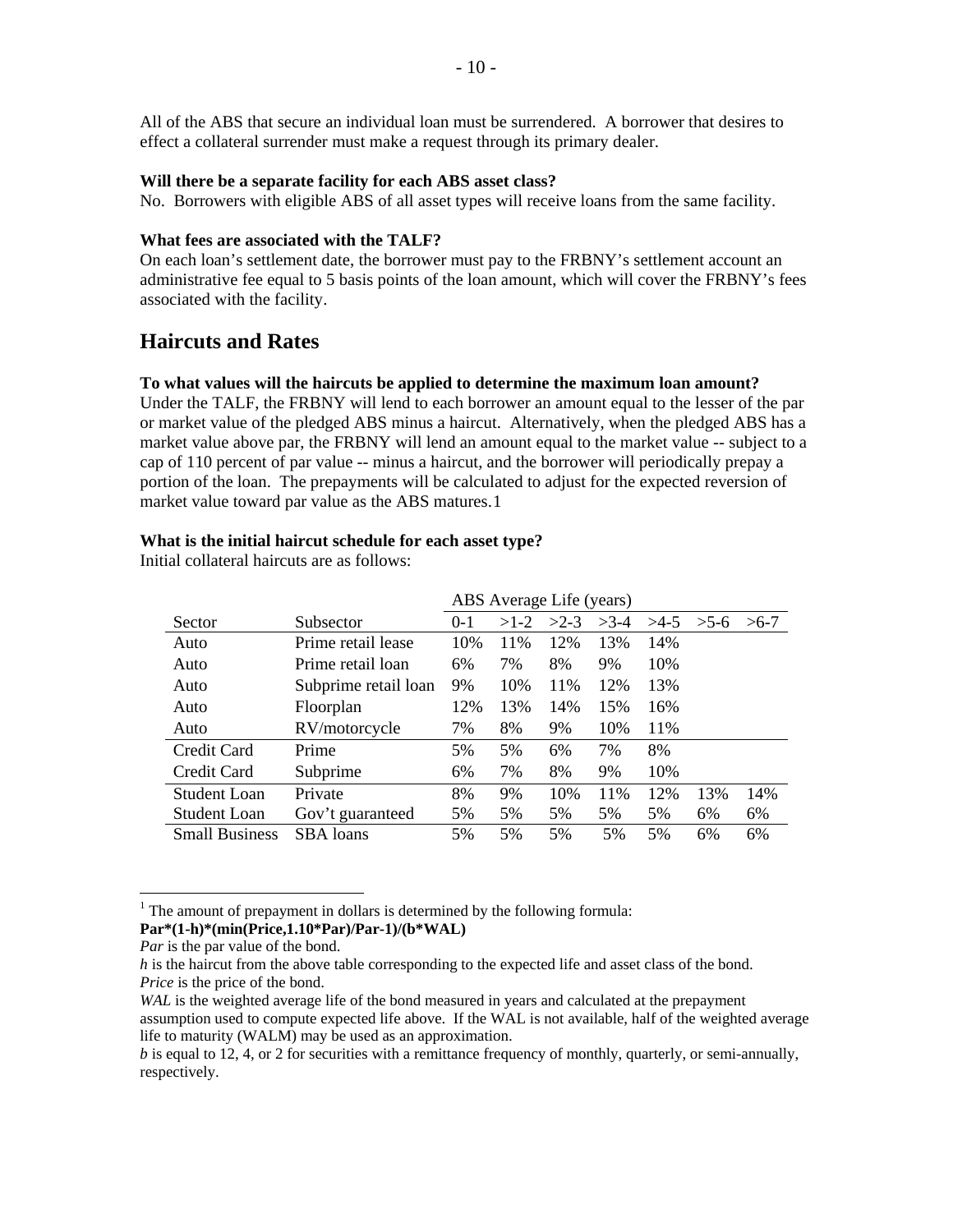For ABS benefitting from a substantial government guarantee with average lives beyond five years, haircuts will increase by one percentage point for every two additional years of average life beyond five years. For all other ABS with average lives beyond five years, haircuts will increase by one percentage point for each additional year of average life beyond five years.

## **How is average life defined for the purposes of the haircut table?**

For ABS with bullet maturities (credit cards, auto dealer floorplans), average life is determined by the expected principal payment date. For amortizing ABS (auto retail loans and leases, student loans and SBA loans), average life is defined as the weighted average life to maturity based on the prepayment assumptions and market conventions listed below.

| Sector                | Subsector                         | <b>Prepayment Assumption</b> |
|-----------------------|-----------------------------------|------------------------------|
| Auto                  | Prime auto retail lease           | 75% of prepayment curve      |
| Auto                  | Prime auto retail loan            | 1.3% APS                     |
| Auto                  | Subprime retail loan              | 1.5% APS                     |
| Auto                  | Motorcycle                        | 1.5% APS                     |
| Auto                  | <b>RV</b>                         | 18% CPR                      |
| Student Loan          | Student Loan Private              | 4% CPR                       |
| Student Loan          | Student Loan FFELP                | 6% CPR                       |
|                       | <b>Student Loan Consolidation</b> | 50% of CLR curve             |
| <b>Small Business</b> | SBA 7a                            | 14% CPR                      |
| <b>Small Business</b> | <b>SBA 504</b>                    | 5% CPR                       |

CPR (Conditional Payment Rate) represents the proportion of the principal of a pool of loans that is assumed to be paid off prematurely in each period.

APS (Absolute Prepayment Speed) represents the percentage of the original number of loans that prepay during a given period.

## **Where will an ABS security's average life be published?**

The issuer is expected to publish the security's average life in the prospectus. For amortizing assets the issuer should calculate the weighted average life to maturity based on the above prepayment assumptions and make a representation in the prospectus that the weighted average life to maturity for each AAA-rated tranche was calculated in accordance with the TALF prepayment assumptions. In addition, issuers are encouraged to base weighted average life to maturity calculations on a loan-by-loan analysis. However, if the analysis is based on representative pools, the pools must fairly and accurately model the actual collateral characteristics underlying TALF-eligible securities. Issuers should understand that such representations of weighted average life to maturity in the prospectus are material to the FRBNY's determination of the haircuts for TALF loans and the representation as to accuracy of the offering document contained in the issuer certification would be breached if the weighted average life calculations incorrectly apply the prepayment assumptions listed above or are based on assumptions that are not representative of the actual collateral characteristics underlying TALF-eligible securities.

#### **How are subprime versus prime defined for auto loan and credit card ABS?**

Auto loan and lease ABS are considered prime if the weighted average FICO score is 680 or greater. Those receivables without a FICO score are assigned a 0 for this calculation. For auto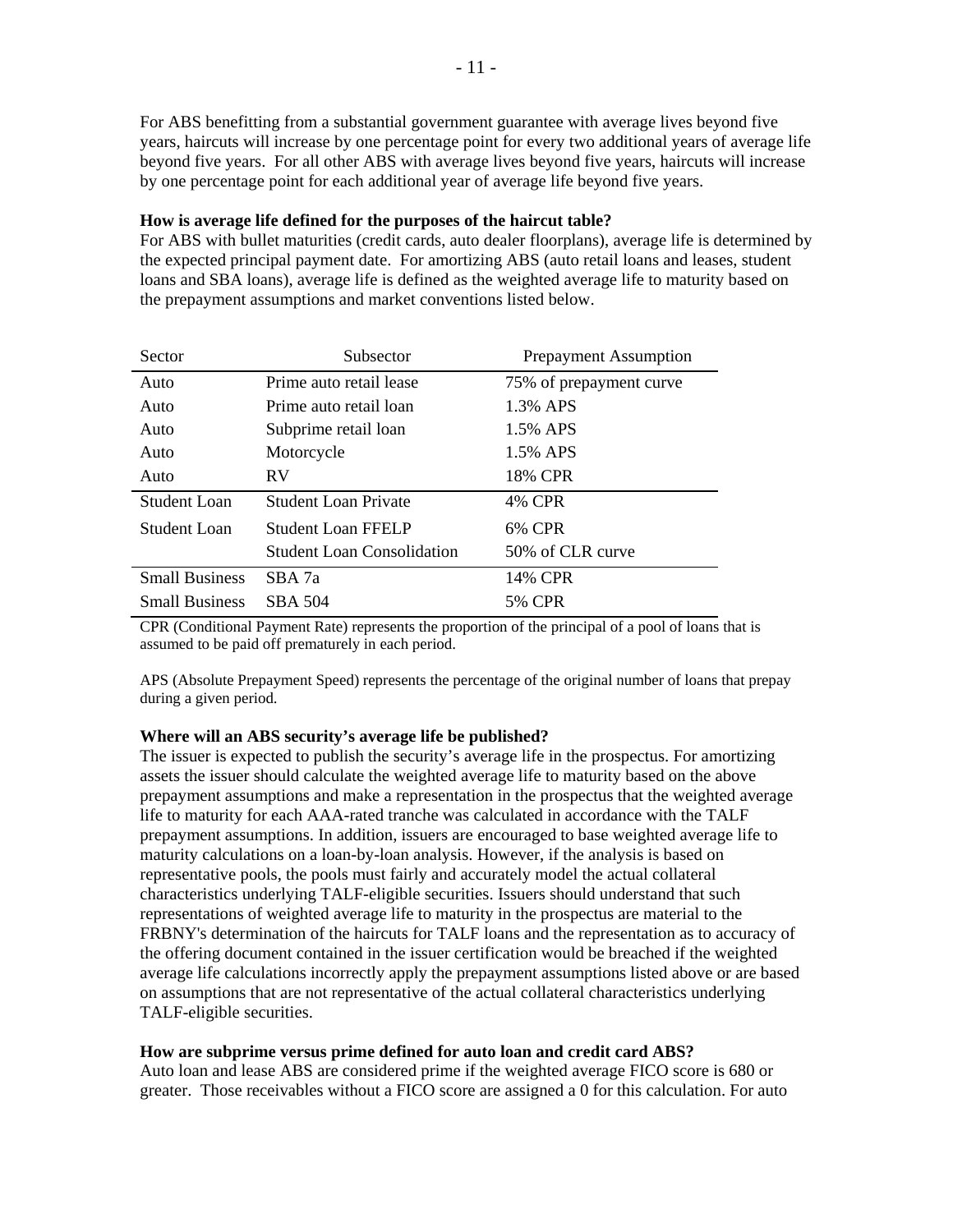loan deals where a weighted average FICO score is not disclosed, the subprime haircut schedule will apply.

Credit card ABS are considered prime if at least 70 percent or more of the receivables have a FICO score greater than 660. FICO scores must reflect performance data within the last 120 days. For credit card trusts where a weighted average FICO score is not disclosed, the subprime haircut schedule will apply.

## **Will the haircuts be the same for all borrowers for the same assets?**

Haircuts will vary across asset classes and securities' average lives, but not across borrowers.

## **What spreads will be offered on the TALF loans on the first subscription date?**

Borrowers will be able to choose either a fixed or a floating rate on each TALF loan. In general, the interest rate on floating-rate loans will be 100 basis points over 1-month LIBOR and the interest rate on fixed-rate loans will be 100 basis points over the three-year LIBOR swap rate.

However, the interest rate spread on TALF loans backed by collateral benefitting from a government guarantee  $-$ - that is, FFELP ABS, SBA 7(a) ABS, and SBA 504 ABS  $-$ - will be 50 basis points. That spread is over the federal funds target rate (or the top of the federal funds target range) plus 25 basis points for SBA 7(a) ABS, over one-month LIBOR for FFELP ABS and over the three-year LIBOR swap rate for SBA 504 ABS. Interest rates will be set on the subscription date.

| <b>Sector</b>         | Subsector          | Fixed                             | Floating                   |  |  |
|-----------------------|--------------------|-----------------------------------|----------------------------|--|--|
| Auto                  |                    | 3-year LIBOR swap rate $+100$ bps | 1-month LIBOR $+$ 100 bps  |  |  |
| Credit Card           |                    | 3-year LIBOR swap rate $+100$ bps | 1-month LIBOR $+$ 100 bps  |  |  |
| Student Loan          | Private            | <b>NA</b>                         | 1-month LIBOR $+$ 100 bps  |  |  |
| Student Loan          | Gov't guaranteed   | <b>NA</b>                         | 1-month LIBOR $+ 50$ bps   |  |  |
| <b>Small Business</b> | $SBA$ loans $7(a)$ | <b>NA</b>                         | Fed Funds Target $+75$ bps |  |  |
| <b>Small Business</b> | SBA loans 504      | 3-year LIBOR swap rate $+50$ bps  | NA                         |  |  |

#### **How are the interest rates on TALF loans determined?**

The interest rates on TALF loans are set with a view to providing borrowers an incentive to purchase newly issued eligible ABS at yield spreads higher than in more normal market conditions but lower than in the highly illiquid market conditions that have prevailed during the recent credit market turmoil.

#### **Will the interest rate spread and haircuts change from month to month?**

The Federal Reserve will periodically review and, if appropriate, adjust the TALF interest rate spread and haircuts for new loans, consistent with the policy objectives of the TALF.

## **Why are the spreads on the loans backed by collateral benefitting from government guarantees lower?**

The lower credit risk of these ABS merits a lower risk premium on the TALF loans.

# **Other**

**What is the primary dealer's role?**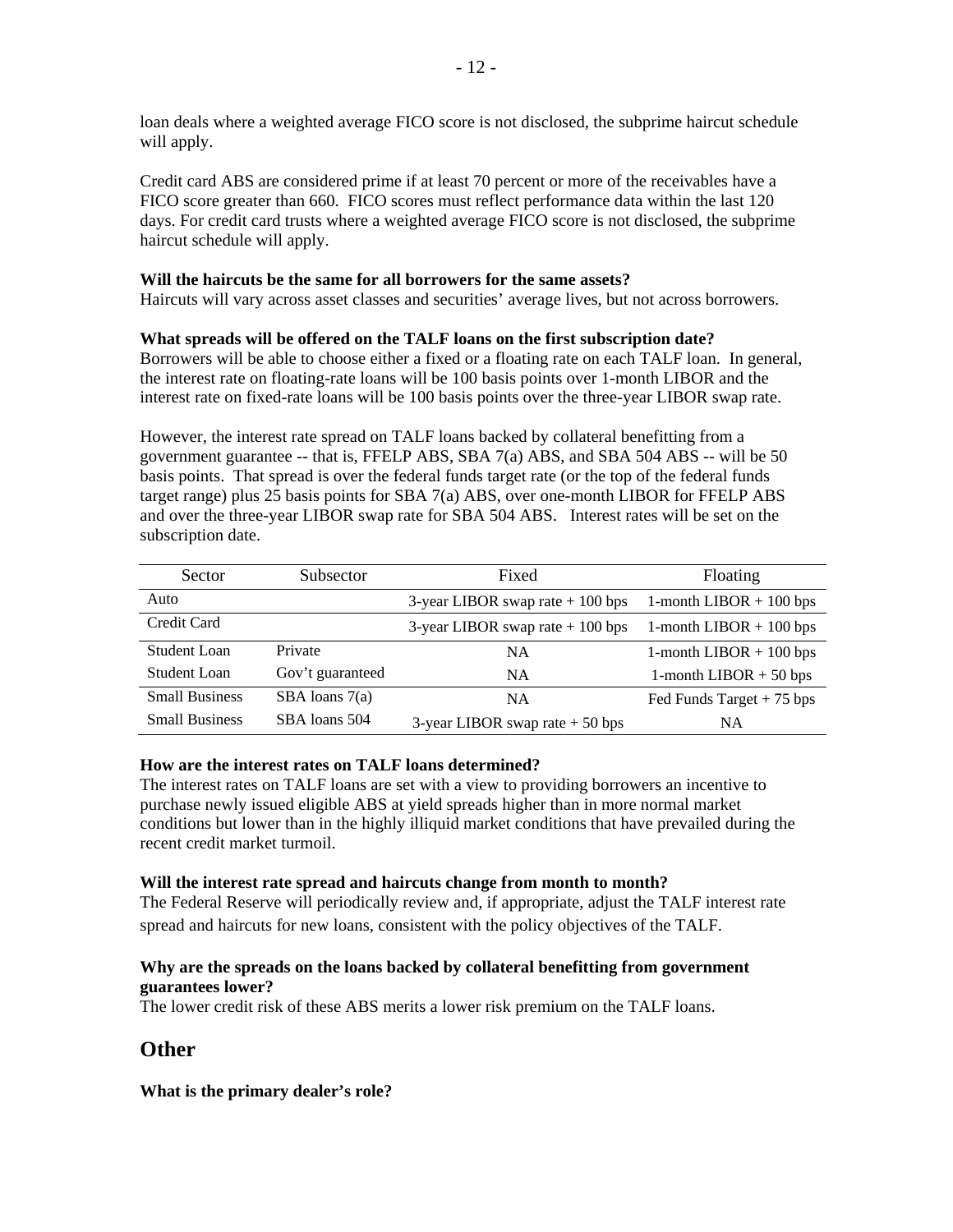The MLSA will specify a primary dealer's roles and responsibilities, including the agency functions to be performed on behalf of its customers. Among other duties, the primary dealer shall:

Collect from its customers the amount of each borrower's loan requests, the CUSIPs of the ABS the borrower expects to deliver and pledge against the loan, and the prospectuses and/or offering documents of the ABS expected to be pledged;

Submit aggregate loan request amounts on behalf of its customers in the form and manner specified by the FRBNY;

On the subscription date, submit a file to the custodian containing a detailed breakdown of the loan requests, which will include the identity of the individual borrowers, the amount of each borrower's loan request, and the material information collected above;

Work with its customers to resolve any discrepancies identified by the custodian;

Collect from its customers and deliver to the custodian the administrative fee and any applicable margin required to be delivered to the custodian on the loan settlement date;

Periodically receive from the custodian the portion of the distributions on the collateral that are to be paid to its customers and disburse such payments in accordance with the instruction of its customers and provide any applicable tax report to its customers; and

Receive, or forward, notices on behalf of its customers.

In addition, a primary dealer will be required to apply its internal customer identification program and due diligence procedures ("Know Your Customer" program) to each borrower and represent that each borrower is eligible. A primary dealer will be required to provide the FRBNY with information sufficient to describe the dealer's customer risk assessment methodology. All primary dealers planning to participate in the TALF must contact the FRBNY Compliance Function at [talf.compliance@ny.frb.org](mailto:talf.compliance@ny.frb.org) for further guidance.

## **What are the tax reporting and withholding responsibilities of primary dealers that participate in the TALF?**

The primary dealers are responsible for managing any tax withholding and reporting obligations for their customers. Primary dealers should consult with tax counsel to understand tax implications and requirements of primary dealers for the specific tasks performed on behalf of customers in connection with TALF.

## **What information will the primary dealer receive from the custodian to assist in reconciling and distributing aggregate monthly interest payments to investors?**

With each payment distribution**,** the primary dealer will receive information regarding the gross principal and interest amount paid by the ABS collateral, as well as the principal and interest amount to be remitted to the borrower. Should an interest deficiency exist, the net interest and/or principal will be used to offset that deficiency, in which case the primary dealer will be informed.

## **Are there any bankruptcy protections for the borrower if the primary dealer should declare bankruptcy following its receipt of principal and interest from the custodian, but prior to disbursement to the borrower?**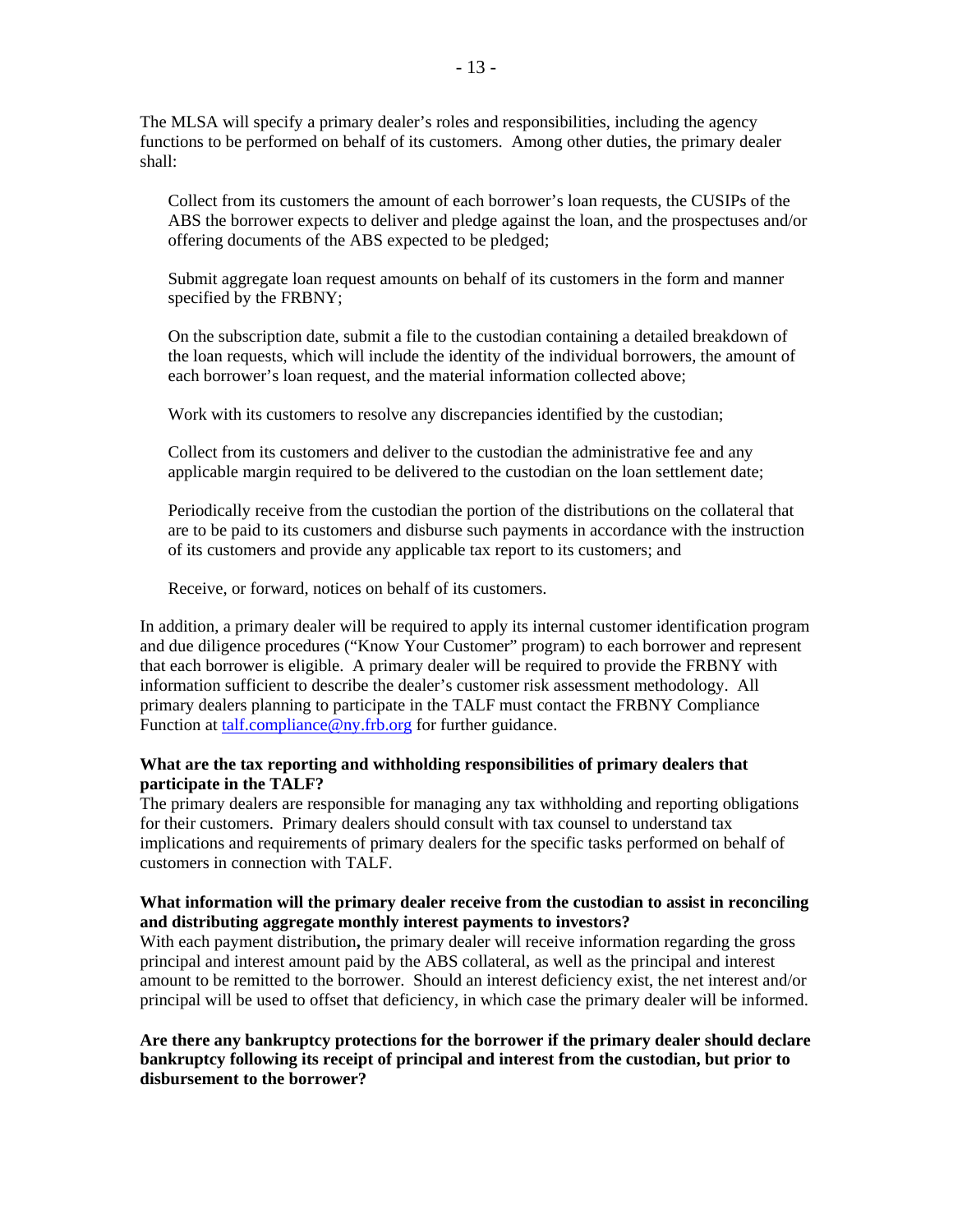Once funds or collateral are transferred by the custodian to a primary dealer or at the direction of the primary dealer, neither the custodian/administrator nor the FRBNY has any obligation to account for whether the funds or collateral are transferred to the borrower*.*

## **Will the Securities and Exchange Commission (SEC) be providing an exemption from Section 11(d)(1) of the Securities Exchange Act of 1934 to permit primary dealers to arrange TALF financing from the FRBNY on new issues for which they may be underwriters?**

The SEC has granted a limited exemption from the prohibition on arranging certain credit under Section  $11(d)(1)$  for those primary dealers arranging TALF financing from the FRBNY on new issues of non-exempted securities where such dealers may have been within the preceding 30 days a "member of a selling syndicate or group" in respect of the distribution of the new issue. This exemption is limited to the arranging prohibitions of Section  $11(d)(1)$ , and does not relieve primary dealers from any applicable limitations on direct extensions of credit by them. Please refer to the SEC's letter to the FRBNY on this matter, which is available at http://www.sec.gov/divisions/marketreg/mr-noaction/2009/frbny021709.pdf.

## **May a primary dealer that underwrites or sells an issuance and acts as an agent to arrange financing for a TALF borrower enter into transactions with or on behalf of the borrower intended to insure, in whole or in part, against losses on securities purchased with TALF financing?**

In Appendix I to the MLSA, each primary dealer will agree that it and its affiliates will not acquire collateral from a borrower that it underwrites at a price designed to reduce or eliminate any loss that such borrower would realize on sale "or enter into any other agreement or consummate any other transaction intended to have the same effect." This contractual provision prohibits hedges since these hedges are "other agreements" or "other transactions" intended to protect the borrower against loss. As a result, in the circumstances described above, a primary dealer will not be permitted to enter into any transaction that is designed to hedge against losses specific to securities purchased with TALF financing. This prohibition extends to both direct hedges, such as credit default swaps, and correlative hedges, such as short-selling the ABX index. However, the prohibition does not extend to hedges on a borrower's broader portfolio, which may include securities purchased with TALF loans.

## **May an issuer or sponsor enter into a transaction with or on behalf of the borrower intended to insure, in whole or in part, against losses on TALF collateral securitized by the issuer or sponsor?**

To ensure an independent assessment of risk by investors, issuers and sponsors and their affiliates are prohibited from entering into a transaction designed to hedge against an investor's losses on ABS purchased by the investor with TALF financing and securitized by such issuer or sponsor.

## **What executive compensation restrictions will apply to sponsors, underwriters, and borrowers under the TALF program?**

 The goal of the TALF program is to encourage securitization of privately originated loans in important asset classes to consumers and small businesses. The TALF provides support to ABS sponsors, who are providing credit to consumers and businesses, and to ABS investors, who are bringing new capital to this frozen market. The success of the program is important to halting the destructive credit cycle and to restarting credit formation.

Executive compensation restrictions are targeted towards ensuring that executives of institutions that receive government support are not unjustly enriched at the taxpayers' expense. Given the goals of the TALF and the desire to encourage market participants to stimulate credit formation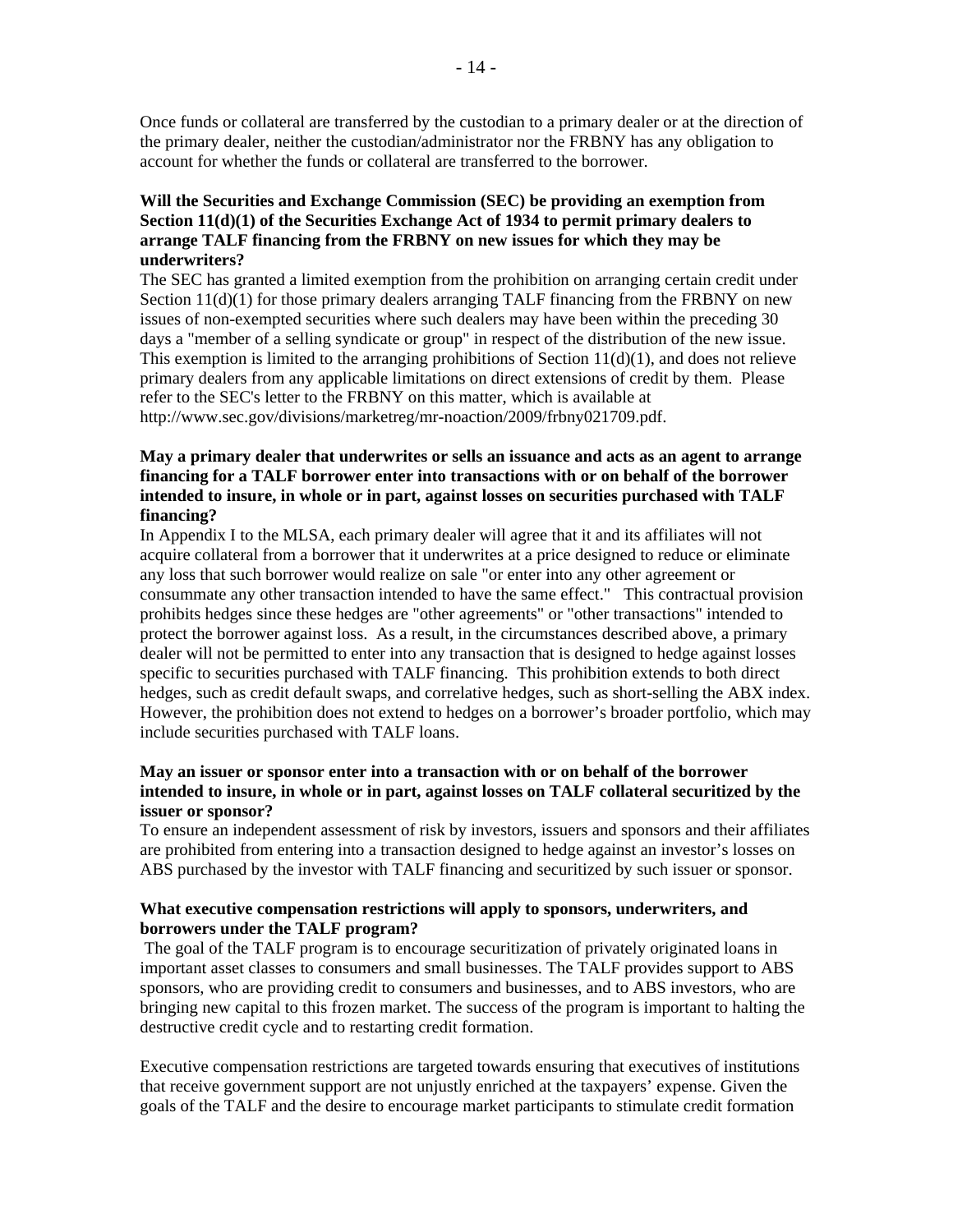and utilize the facility, the restrictions will not be applied to TALF sponsors, underwriters, and borrowers as a result of their participation in the TALF.

#### **What is the legal basis for the TALF?**

The TALF is authorized under section 13(3) of the Federal Reserve Act, which permits the Federal Reserve Board, in unusual and exigent circumstances, to authorize Reserve Banks to extend credit to individuals, partnerships, and corporations that are unable to obtain adequate credit accommodations.

#### **What is Treasury's role in the TALF?**

The U.S. Treasury's Troubled Assets Relief Program (TARP) will purchase \$20 billion of subordinated debt in an SPV created by the FRBNY. The SPV will purchase and manage any assets received by the FRBNY in connection with any TALF loans. Residual returns from the SPV will be shared between the FRBNY and the U.S. Treasury.

#### **How will the Federal Reserve report lending under the TALF?**

Balance sheet items related to the TALF will be reported on the H.4.1 weekly statistical release entitled "Factors Affecting Reserve Balances of Depository Institutions and Condition Statement of Federal Reserve Banks." There will be an explanatory cover note on the release when items are added. In addition, the value of the collateral pledged to the FRBNY to secure TALF loans will be reported on the Federal Reserve Board's website at http://www.federalreserve.gov/monetarypolicy

#### **What measures have been put in place to protect the TALF against credit losses and fraud?**

The Federal Reserve and the Treasury have structured the TALF to minimize credit risk for the U.S. government to the greatest extent possible, consistent with achieving the program's purpose of encouraging lending to consumers and small businesses. Examples of the structural features of the TALF that minimize credit risk include the following: (i) investors are required to supply risk capital in the form of haircuts; (ii) the TALF haircut methodology is risk sensitive across asset class and maturity; and (iii) the TALF only accepts collateral that has received two credit ratings in the highest investment-grade rating category or that is fully U.S. government-guaranteed.

The FRBNY also has designed a number of measures to discourage fraudulent activity associated with the TALF. The FRBNY has established a compliance framework that includes a borrower acceptance standard, an assurance program related to borrower eligibility requirements, on-site inspection rights over borrowers, and the right to reject a borrower for any reason. The FRBNY has also retained the right to review all loan files held by the custodian pertaining to each borrower. Furthermore, the FRBNY is establishing a telephone and internet-based hotline for reporting of fraudulent conduct or activity associated with the TALF.

In addition, an ABS issuer must provide a certification in connection with the prospectus that the ABS is TALF eligible, that a nationally recognized certified independent accounting firm has certified that the ABS is TALF eligible, and that the issuer has not made any untrue statements of material fact to an NRSRO to obtain the credit rating of the ABS. If the collateral provided for a TALF loan or a borrower who has participated in the program is found to be ineligible, the nonrecourse feature of the loan becomes inapplicable. If the collateral is ineligible, the borrower must either replace the collateral with other eligible collateral or repay the loan. If the borrower is ineligible, the borrower must repay the loan. Moreover, as indicated above, to assist the FRBNY in screening borrowers, primary dealers are required to apply their internal customer identification program and due diligence procedures to each borrower and escalate information relating to those borrowers assessed as high risk to the FRBNY.